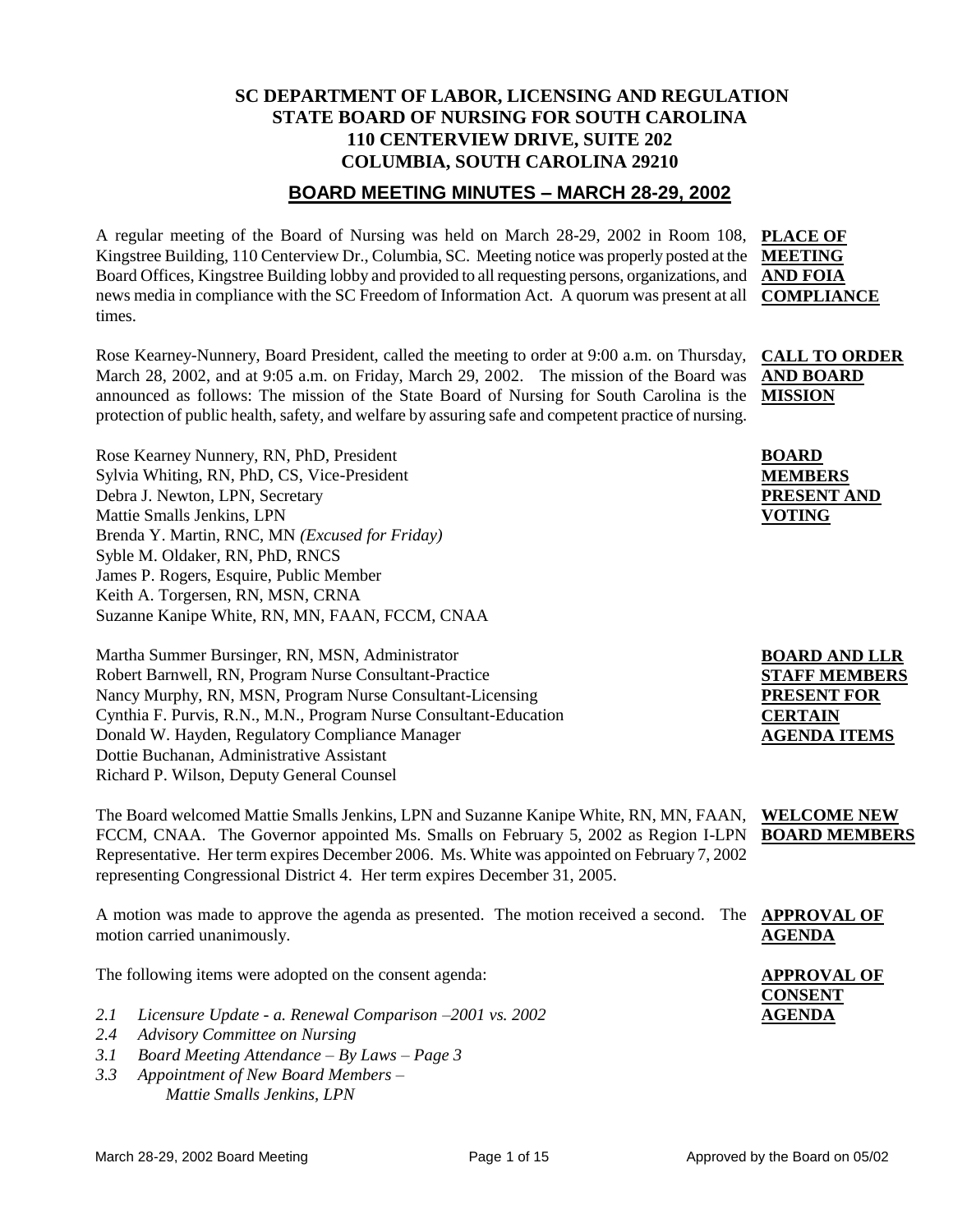*Suzanne Kanipe White, RN, MN, FAAN, FCCM, CNAA*

- *3.3 Response from DHEC – School Nurses*
- *4.7 Update: Recovering Professionals Program (RPP) Jack White, Director*
- *4.8 Report: Colleagues in Caring - Renatta Loquist*
- *5.1 Summary Statistics on Advanced Practice*
- *5.2 Minutes of February 21, 2002 Nursing Practice and Standards Committee Meeting*
- *5.3 Recommended Nursing Practice & Standards Committee Membership Alda G. (Glyne) Jordan Sommer, to represent Critical Care Nursing Rebecca W. Faile, to represent Psychiatric/Mental Health Nursing*
- *6.1 Approval of February 7, 2002 Disciplinary Review Committee (DRC) Minutes-Removed*
- *6.2 Approval of January 31, 2002 Investigative Review Committee (IRC) Minutes*
- *6.3 Unlicensed Practice*
- *7.5 Northwestern Technical College – Intent to Establish ADN Program*
- *7.6 USC – Beaufort – Intent to Establish a Generic BSN Program-*Removed
- *8.1 License Recommendations*

A motion was made to adopt the Consent Agenda with the removal of *Approval of February 7,*  **MOTION** *2002 Disciplinary Review Committee (DRC) Minutes, Approval of February 7, 2002 Disciplinary Review Committee (DRC) Minutes* and *USC–Beaufort– Intent to Establish a Generic BSN Program*. The motion received a second. The motion carried unanimously.

Minutes for the December 2001 Conference Call, January 24-25, 2002 Regular Board Meeting and **APPROVAL OF** February 2, 2002 Conference Call were presented for review and approval. **MINUTES**

A motion was made to approve the minutes of the December 2001 Conference Call as presented. **MOTION** The motion received a second. The motion carried unanimously.

A motion was made to approve the minutes of the January 24-25, 2002 Regular Board Meeting as **MOTION** presented. The motion received a second. The motion carried unanimously.

A motion was made to approve the minutes of the February 5, 2002 Conference Call as presented. **MOTION** The motion received a second. The motion carried unanimously.

### **ADMINISTRATOR'S REPORT**

Ms. Bursinger introduced the newest Board staff members: Myra Hawn, Judy Moore, Janet **STAFF**  Scheper, and Kathryn Spires to the Board Members. **INTRODUCTIONS**

RPP Early Release from Board Order - For the benefit of new members, Mr. Wilson explained that **LICENSURE**  the Board of Nursing was a catalyst for putting together Recovering Professional Program (RPP) **UPDATE**for monitoring program across boards. The RPP is for substance abuse only, not mental health. The Board's final orders have included one-year probation with a statement that the licensee's probation may be stayed with recommendation from RPP and approval of the Board. Other boards in the past have asked that licensees be put back into safe practice as quickly as possible as long as they stay with the program and there is a reasonable assurance that they are getting help. RPP is looking at everything the Board requires in the order including employer reports. Board members asked that we also look at how the employer is informed during this entire process. Mr. Wilson will provide the Board with policy and procedure for review and approval to authorize immediate stays of suspension.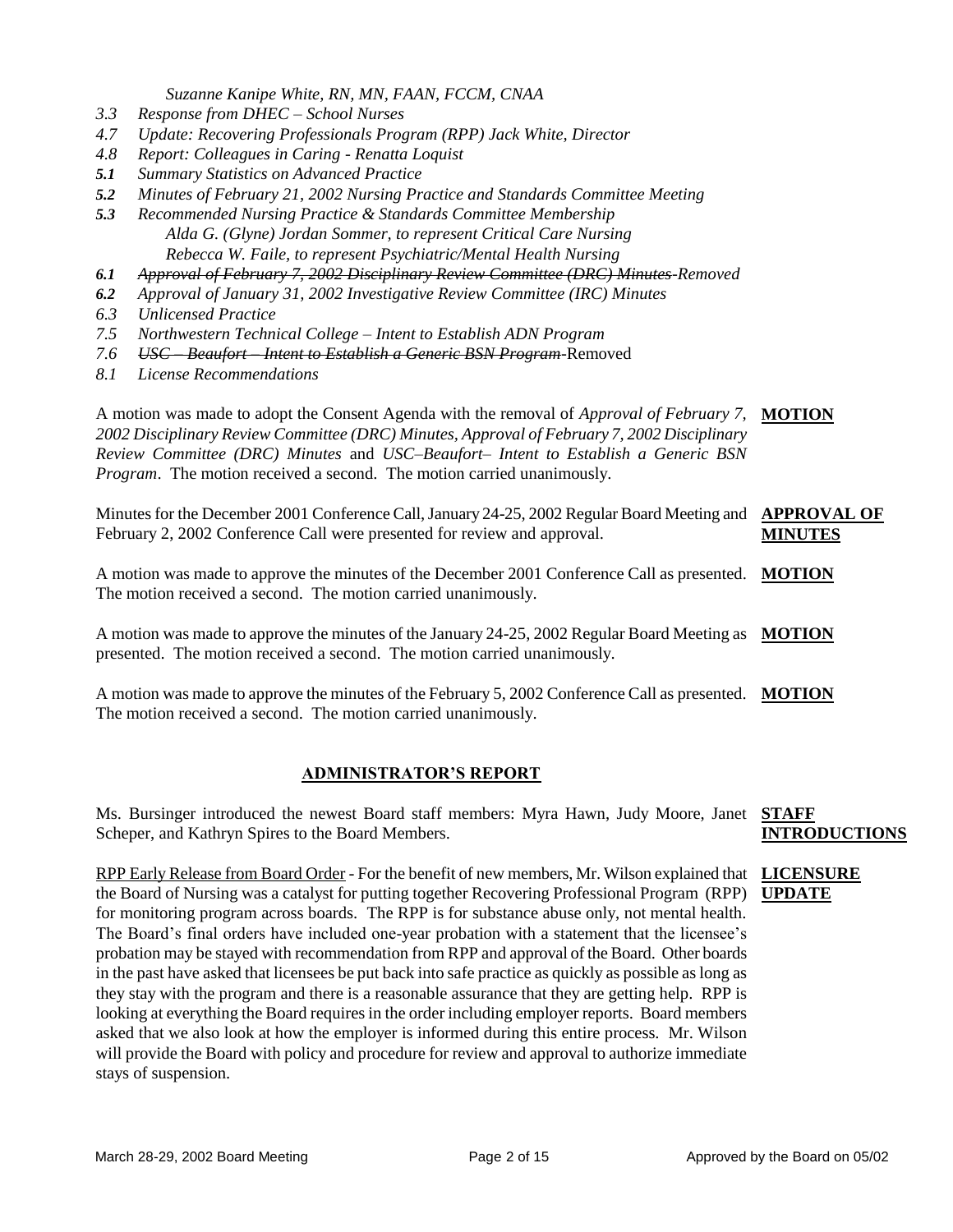Multi-State Compact - Jim Walker, Vice-President of the South Carolina Hospital Association (SCHA) appeared before the Board to discuss the National Council of State Boards of Nursing (NCSBN) Interstate Nurse Licensure Compact (Compact). Mr. Walker stated that hospitals are suffering from a shortage in healthcare professionals with 8-24% shortage in nursing alone. The SCHA wants to work with all parties involved in the shortage including the licensing boards, educators, etc. SCHA legal counsel has reviewed the Compact and sees no constitutional problems. Mr. Walker asks that the Board to support Compact legislation for South Carolina. Mr. Torgersen expressed continued concerns that discipline has not been as well defined, as the Board would like and that discipline is administered differently from Board to Board. Mr. Walker stated that the SCHA is interested in anything that addresses the shortage and quality of nursing. Dr. Whiting also noted that the Compact would also affect the number of South Carolina nurses leaving our state. Mr. Walker stated that trends that more than half of our new nurses come through endorsement from out of state. Dr. Kearney-Nunnery stated that at the NCSBN Mid-Year Meeting, it was reported that seventeen states have passed the Compact in their states but not all have not fully implemented. Colorado, New Hampshire, Louisiana and Illinois have said no to the Compact. Georgia has Compact legislation proposed for the registered nurse but not the licensed practical nurse. The Florida Board of Nursing is studying the Compact. New Jersey has reported that reporting of discipline is now faster. Ms. Bursinger reported that it had been easier for the "free-standing" boards of nursing to join. Many boards of nursing are part of an "umbrella" agency like the South Carolina Board of Nursing. Mr. Wilson provided the Board with a legal opinion on the constitutionality of the Interstate Nurse Licensure Compact. The South Carolina Constitution does not allow the government of this state to discharge its duties to any other entity or state. The Compact would delegate to other states' legislature the right to determine the qualifications for the practice of nursing in this state by non-residents. Through statute, the Legislature sets requirements for licensure in South Carolina and not all states have the same requirement for nurse licensure. The Compact allows other states to set minimum standards for nurse licensure and would require us to allow nurses licensed under the lowest standards of states in the Compact. Currently, as nurses endorse into South Carolina their license records are checked to assure they have met the minimum requirements for licensing in our state. It was asked how the Compact might assist in time of disaster when nurses are needed to cross state lines. Mr. Wilson said that emergency response issues are addressed in the current law and allows licensed professionals to come to South Carolina to offer assistance. National and State Preparedness will also address emergency medical services. Ms. White said that as the vice-president of nursing in a large hospital system, that in addition to South Carolina they also recruit from North Carolina, Georgia, and Tennessee, which she said operate much like South Carolina. She asked how we could prepare for the future and make the Compact work. She feels the Board must think "outside the box." She asked how, if all Board concerns were addressed and they deemed this appropriate, could this be implemented. Constitutional changes would have to be made to enact the Compact, which would affect a great deal more than just nurse licensure. The current format of the Compact makes it difficult for us to enact. Ms. Purvis asked about score requirements for those who took the State Board Test Pool Examination (SBTPE) to obtain their licenses. Some states required lower scores than others. A subcommittee of the Practice Act Revision Committee was appointed to include Board Members: James P. Rogers, Suzanne K. White and Board Staff: Martha Bursinger, Administrator and Richard P. Wilson, Board Counsel. This subcommittee will work with Mr. Walker of SCHA. Information and research will be presented in July so that any approved changes can be included the re-write of the nurse practice act

### Continued Competence

Practice hours on record were not printed on the renewal applications by decision of prior administration. This has caused problems for nurses keeping up with their hours. Practice hours are counted from October 1 – September 30 each year. Many nurses this year did not have enough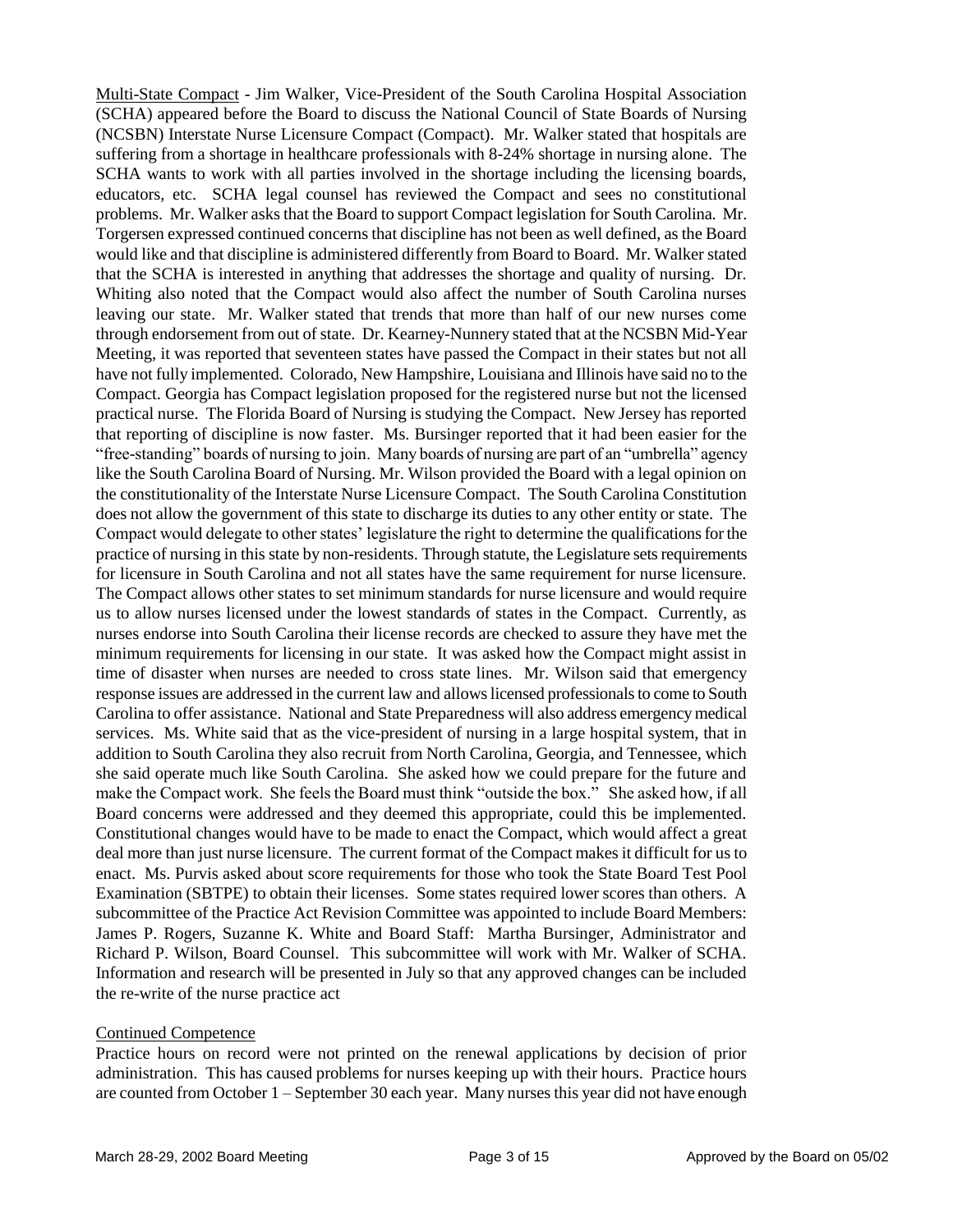hours to renew. The Board discussed other ways to measure continued competency. Continued competence will be discussed in more detail at the Board's Planning Meeting on May 29, 2002.

### S238- Criminal Records Checks-A bill to amend Chapter 7, Title 44, Code of Laws of South **LEGISLATION** Carolina, 1976, Relating to health facilities, by adding Article 27 so as to prohibit nursing homes and home health agencies from employing a person who has a criminal Record, to require criminal background checks on applicants, and to provide immunity from liability for information released or termination from employment; And to amend section 43-35-25 relating to persons required to report adult abuse, neglect, and exploitation, so as to require the agencies receiving such reports to also report this information to the attorney general.

There is discussion about whether this will be just a SLED records check at \$25 for an individual or through a state agency at \$8. There is also concern about the mobility of some health care workers.

S391 – Registered Nurse First Assistants-A bill to amend Title 40, Chapter 33, Code of Laws of South Carolina, 1976, relating to nurses, by adding Article 15 so as to enact the Registered Nurse First Assistants Act which requires health care facilities to establish procedures for the appointment of Registered Nurse First Assistants (RNFA) and for granting these assistants clinical privileges; and to provide that when health insurance policies, health care services plans, and other contracts pay for surgical first assisting services, they must pay for a RNFA who performs such services.

This bill has passed favorably from committee. The Board has been assured that this bill will not exclude APRNs currently working in this role.

A motion was made to send a letter to the Senate Committee a stating we are in support of Bill **MOTION** S391-Registered Nurse First Assistants with the addition of language to adding standard language to not exclude APRNs currently working in this role based on their extended education. The motion received a second. The motion carried unanimously.

S977 – Attendant Care Assistants-A bill to amend Section 40-33-10, Code of Laws of South Carolina, 1976, relating to definitions used in the licensure and regulation of nurses, so as to define "Attendant Care Services" and "Individual In Need Of In-Home Care"; and to amend Section 40- 33-50, relating to circumstances to which the Chapter does not apply, so as to provide that the Chapter may not be construed to prohibit a person not licensed under this Chapter from providing attendant care services which enable a person to remain at home rather than in an institution and which includes homemaker and companion services and certain health maintenance activities. It was discussed that language in proposed §40-33-50(7) amended by S977 should be changed to read "lay midwives" as it is in current statute. Midwives are regulated by the Department of Health and Environmental Control.

It was suggested that "nothing herein shall be construed as to authorize the unlicensed practice of nursing" to the end of proposed §40-33-50(10). Aaron Kozloski, General Counsel, S.C. Medical Association, said that proponents are pushing "freedom of choice," but there are professional skills that are need to perform certain tasks.

A motion was made to make a recommendation to amend #7 to make language consistent with MOTION language in current laws. The motion received a second. The motion carried.

H3968 – Diabetes School Care Act-A bill to amend Chapter 39, Title 44, Code of Laws of South Carolina, 1976, Relating to the "Diabetes Initiative Of South Carolina Act", by adding Article 2, so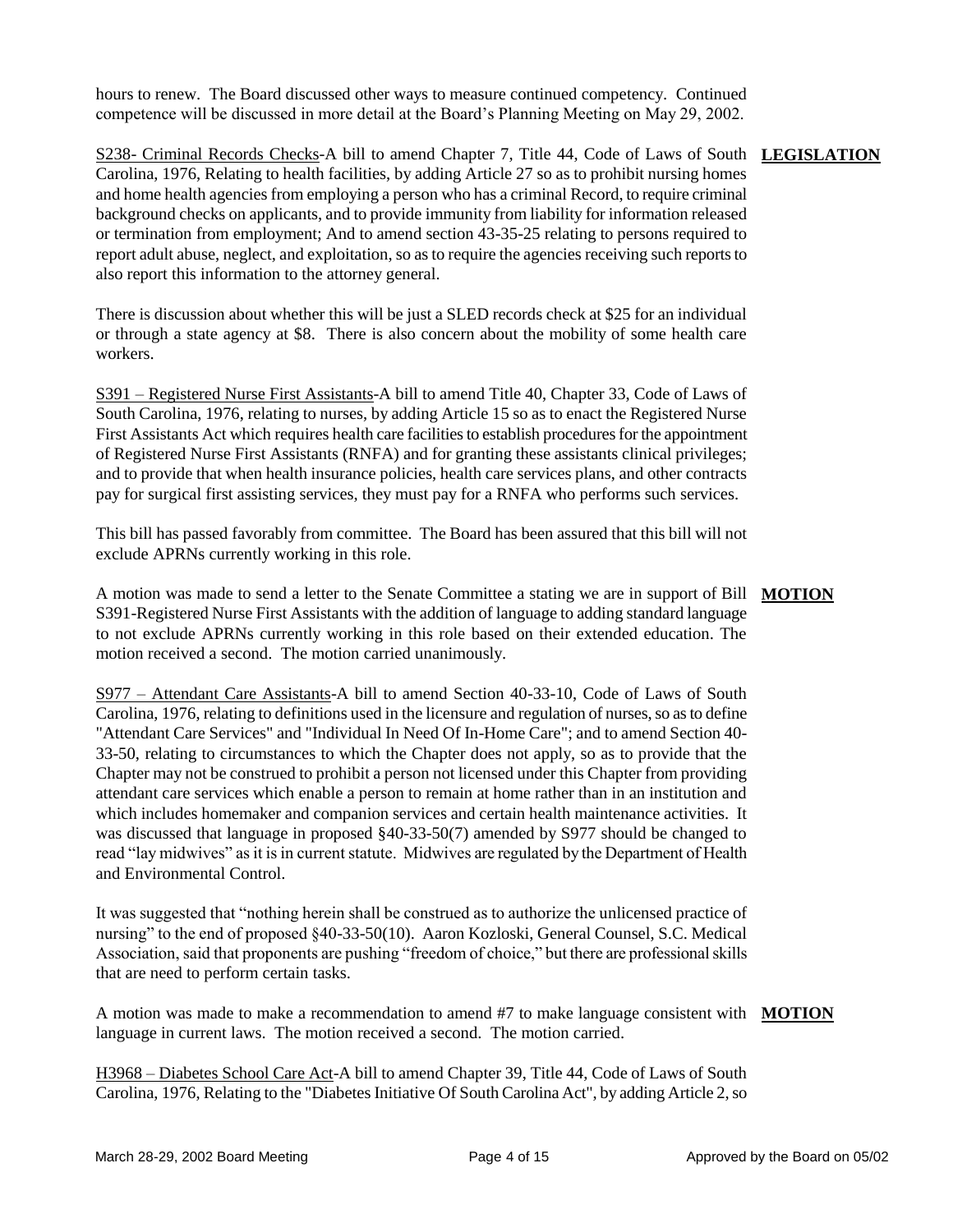as to enact the "Diabetes School Care Act", to require the principal at each public school to designate three employees to be diabetes care providers, to also authorize as employees of the Department of Health And Environmental Control assigned to a school and subcontractors to be diabetes care providers, to provide for the training of these care providers, to establish the responsibilities and the scope of authority for a diabetes care provider, to allow a student with diabetes to perform glucose tests, administer insulin, and to attend to the care and management of his or her diabetes and to possess necessary supplies and equipment to conduct these functions, to require the Department of Health And Environmental Control to make information and training materials available to private schools, and to provide that a diabetes care provider acting in accordance with this article is immune from civil and criminal liability and is not practicing nursing and is exempt from all applicable statutory and regulatory provisions that restrict what activities may be delegated to a person who is not a licensed medical professional; and to designate Sections 44-39-10 through 44-39-50 as Article 1, Chapter 39, Title 44 entitled "Diabetes Initiative Of South Carolina" and to rename chapter 39, Title 44 as "Diabetes".

A letter was presented to the Board for review and approval to be sent to Senator Harvey Peeler, Chairman of the Senate Medical Affairs Committee explaining the Board's opposition to this bill due to training of unlicensed assistive personnel to perform nursing duties, which is in direct violation of our nurse practice act. Some of the medications that would be administered can have serious side effects. Statistics on other chronic health conditions of students in South Carolina will also be shared. For example of children under the age of 17: 73,000 children have asthma; 18,163 children have heart disease; 7,300 children under the age of 18 have diabetes; 5,766 children have orthopedic impairments and 1,248 have seizure disorders.

A motion was made to approve the letter to Senator Peeler presented and send copies to committee **MOTION** members. The motion received a second. The motion carried.

The bill requiring a minimum of one school nurse per 750 students has died in the legislature for this year due to funding.

### National Council Of State Boards Of Nursing (NCSBN) Mid-Year Meeting

Dr. Kearney-Nunnery and Ms. Bursinger attended the National Council of State Boards of Nursing (NCSBN) Mid-Year Meeting March 4-6, 2002 in Chicago, IL. Information on the Interstate Compact has been presented earlier in this meeting. Further highlights follow.

### Delegate Assembly

Vice President Sylvia Whiting and Ms. Bursinger will attend the Delegate Assembly in Long Beach in August 2002.

Practitioner Remediation and Enhancement Partnership (PREP) -David Swankin of Citizens' Advocacy Center (CAC) spoke at the NCSBN Mid-Year Meeting. He invited all participating states attend the CAC meeting on November 12-15, 2002 in San Francisco, California. Mr. Swankin is interested in adding long-term care to PREP in the states not already doing so. North Carolina is adding long-term care to their program and has handled twelve cases so far in participating hospitals. We currently have a signed Memorandum of Understanding (MOU) from the Department of Mental Health. We are still dialoguing with Self Memorial and the S.C. Department of Corrections.

Taxonomy of Error, Root Cause Analysis, and Practice Responsibility– TERCAP -Vickie Sheets, Director of Practice and Regulation, NCSBN, gave an update on TERCAP. This project focuses on learning from mistakes to identify areas for prevention and to create data files. This data will be

**NATIONAL COUNCIL OF STATE BOARDS OF NURSING (NCSBN)**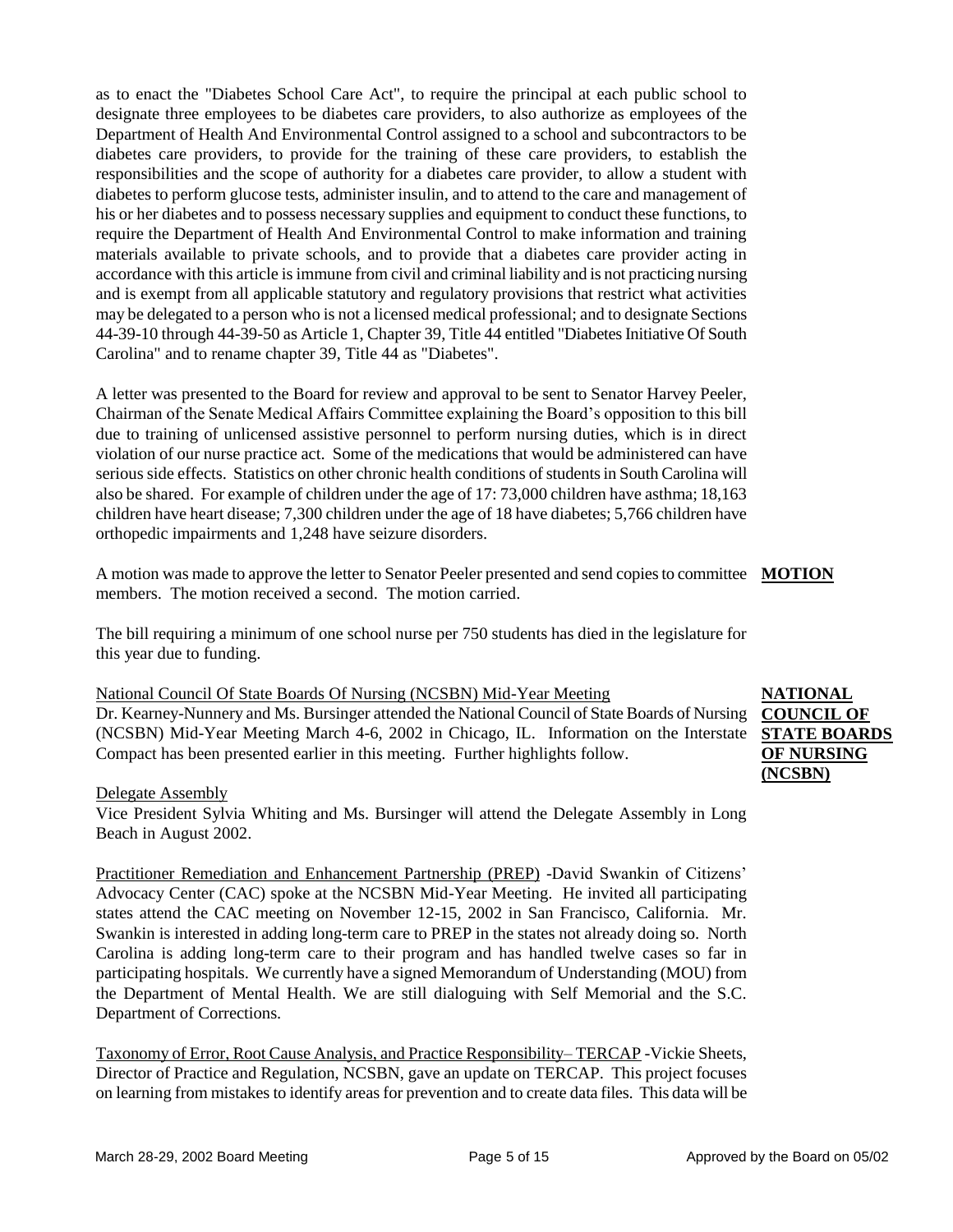used to develop strategies for sharing this information regarding prevention of nursing errors for schools of nursing and agency/institution mandates as well as to inform discipline decision-making groups. Ms. Bursinger completed an application for South Carolina to participate in this program based on previous discussion with Mr. Hayden about his work with the NBSBN Investigator's Summit. This is an outgrowth from the second Institute of Medicine report, "To Err is Human."

Practice, Education, and Regulation Congruence Task Force (PERC)-The purpose of the PERC project is to explore the ways regulators, educators, nurses and nurse executives involved in current practice, education, or regulation work together, communicate and identify areas of mutual concern to assure a nursing workforce able to provide safe and effective care. The task force is now in Phase II and will begin development of an action plan to address information identified in Phase I. They will meet again in April 2002.

Mr. Wilson presented a draft *Policy On The Issuance Of Stay Orders Under The Terms Of Final Orders When Recommended By The Recovering Professionals Program*. The Board asked that language requiring documentation of compliance to be sent to Board staff be added to this policy. In the past, there have been problems with receipt of documentation of compliance with a Board **BY RPP** order.

A motion was made to approve the *Policy On The Issuance Of Stay Orders Under The Terms Of Final Orders When Recommended By The Recovering Professionals Program* adding "with cases of documented compliance" after "stay of suspension" in the paragraph title Policy; adding "documented evidence of compliance and" after "Staff Receives" in #1 under Procedure and deleting "if requested by the Board President or designee." The motion received a second. The motion carried unanimously. **MOTION**

### **PRESIDENT'S REPORT**

| <b>Committee/Task Force</b>              | <b>Board Member</b>  | <b>Staff Member</b>      |
|------------------------------------------|----------------------|--------------------------|
| Advisory Committee on Nursing (ACON)     | Sylvia Whiting       | Martha Bursinger         |
| Disciplinary Review Committee (DRC)      | Suzanne White        | Donald Hayden            |
|                                          | Mattie S. Jenkins    |                          |
| Investigative Review Committee (IRC)     | Brenda Martin        | Donald Hayden            |
|                                          | Sylvia Whiting       |                          |
| Legislative Committee                    | James Rogers         | Martha Bursinger         |
| <b>Practice Act Revision Task Force</b>  | Brenda Martin        | <b>Richard Wilson</b>    |
|                                          | <b>James Rogers</b>  |                          |
|                                          | Keith Torgersen      |                          |
| Nursing Practice and Standards Committee | Keith Torgersen      | Robert Barnwell          |
| <b>RPP Advisory Committee</b>            | Suzanne White        | Donald Hayden            |
|                                          | Sylvia Whiting       |                          |
| <b>School Health Task Force</b>          | Debra Newton         | Robert Barnwell          |
|                                          | Sylvia Whiting       |                          |
| <b>UAP Task Force</b>                    | <b>Brenda Martin</b> | Martha Bursinger         |
|                                          | Debra Newton         | Robert Barnwell          |
|                                          | Keith Torgersen      |                          |
| <b>Collaboration Committee</b>           | Rose Kearney-Nunnery | Martha Bursinger         |
|                                          | Sylvia Whiting       | Stephanie Burgess (ACON) |

The following committee/task force appointments were approved by the Board of Nursing:

### **COMMITTEES & TASK FORCES**

**STAYS OF SUSPENSION RECOMMENDED**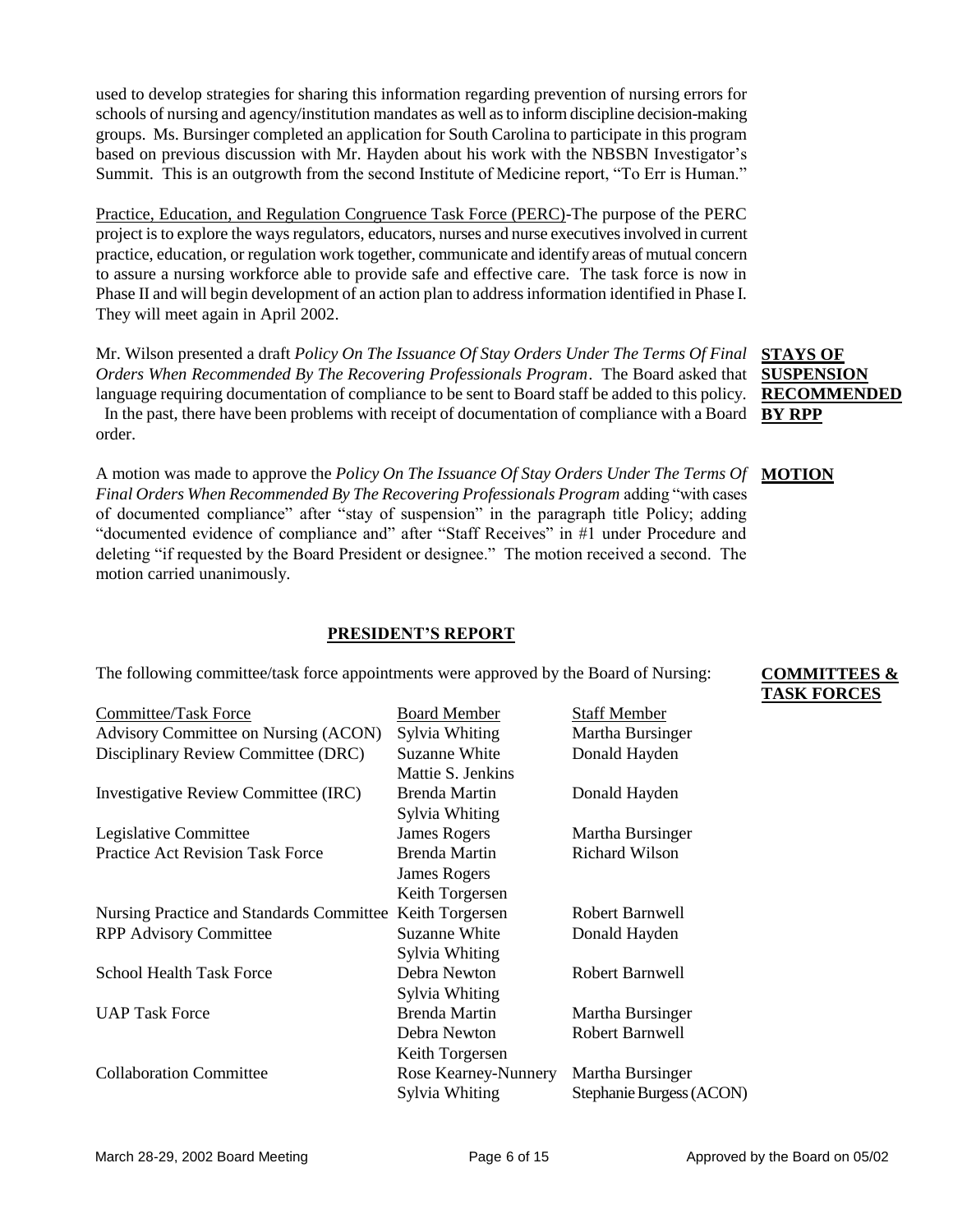### Suzanne K. White

### Board of Pharmacy – APRN and Prescriptive Authority

Davis Hook, Vice-Chairman and James R. "Bobby" Bradham, Member of the Board of Pharmacy appeared before the Board of Nursing. The Board was concerned and took offense about a motion made at the January 2002 Board of Pharmacy regarding advanced practice registered nurses (APRN) with prescriptive authority and the "propensity of problems" cited in the motion with no documentation being offered. Pharmacy Board members stated that no offense was intended. They shared that the mobility of APRNs at various clinics makes it very difficult for pharmacists to verify the validity of prescriptions. Past problems noted with APRNs include calling pharmacists about new medications being considered. The pharmacist should not be the primary education source. Pharmacists are concerned about the expansion of prescriptive authority to controlled substances for practitioners they do not know. US Drug Enforcement numbers are needed for reimbursement.

Both the Board of Nursing and Board of Pharmacy are committed to better communication between their boards and staffs.

SC Medical Association –Proposed Emergency Regulation to Delete Regulation 91-1.A.1.A(7) - Aaron J. Kozloski, General Counsel for the South Carolina Medical Association (SCMA) appeared before the Board to request amendment to Nursing Board Regulation 91-1 by deleting subsection 1.A.7 which reads *Subject to the rights of licensed physicians and dentists under their respective medical and dental practice acts, the administration of medications is recognized as the responsibility of a registered nurse or licensed practical nurse as prescribed by the licensed physician or dentist. After June 30, 1985 unlicensed nursing personnel shall not administer medications*. Mr. Kozloski cited Section 40-47-60. Practice of Medicine or Osteopathy Restricted, which allows a licensed physician to delegate tasks to unlicensed personnel in his employ on his premises with certain requirements. It was noted that §40-47-60.5(a) states, "*the task is of a routine nature involving neither the special skill of a licensed person not significant risk to the patient if improperly done.*" The Board feels that simply deleting subsection 1.A.7 of Regulation 91-1.A is too broad. Mr. Kozloski will meet with the Board of Medical Examiners to work on more specific language regarding medication administration and bring it back before the Board of Nursing. John Volmer, Administrator of the Board of Medical Examiners is also concerned with problems this might cause and would like a cooperative effort between the boards to make the provisions parallel and not conflicting.

### **REPORTS/UPDATES**

As previously requested by the Board, Mr. Wilson presented a draft *Policy On Expungement Of*  **EXPUNGEMENT**  *Public Records.* This policy states that a licensee who has been issued a public reprimand for a **POLICY** first offense may petition the Board for expungement after a period of not less than one year on the public record, if no additional charges or findings of misconduct have been filed.

A motion was made to approve the *Policy On Expungement Of Public Records* as presented. The **MOTION** motion received a second. The motion carried unanimously.

Mr. Wilson reported that the Nurse Practice Act Revision Group continues to meet and work on **NURSE PRACTICE**  changes. The next meeting will be held on April 29, 2002. The Nurse Practice Act and advanced **ACT REVISION** practice registered nurse issues are being kept separate at this time.

### **CORRESPON-DENCE**

### March 28-29, 2002 Board Meeting Page 7 of 15 Approved by the Board on 05/02

**GROUP**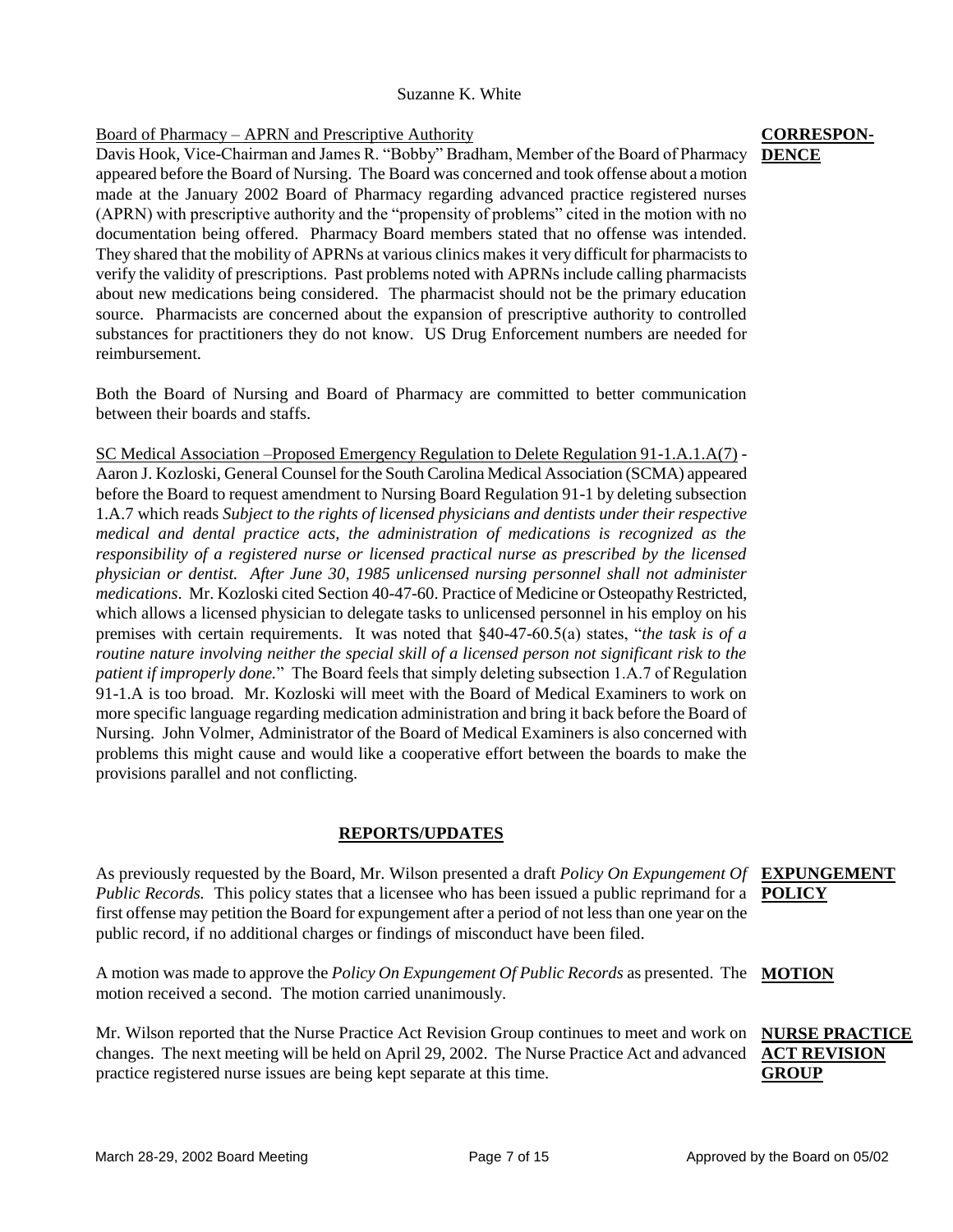Stephanie Burgess, Chair of the Advisory Committee on Nursing's (ACON) Advanced Practice Subcommittee reported that she has received numerous emails regarding the restriction of advanced practice registered nurses (APRN) and certified registered nurse anesthetists (CRNA) practice. The S.C. Medical Association does not support the changes made and is not interested in negotiating. Judy Thompson, SC Nurses' Association, said that it is important to recognize that the APRN community is very upset and urges the Board to move forward. Dr. Kearney-Nunnery stated that certified registered nurse anesthetists (CRNA), midwives and other APRNs need to be added to the Committee. The next Collaboration Committee meeting will be held on April 12, 2002. At this meeting, Mr. Torgersen and Ms. White will represent the Board and Ms. Burgess will represent the Advisory Committee on Nursing's (ACON) Advanced Practice Subcommittee.

Ms. Martin reported that the Emergency Contraception Committee met in February 2002. The **EMERGENCY**  Committee discussed the risks and liabilities of nurse practitioners practicing over the Internet. They are concerned about how the practitioner/patient relationship could be established without an actual meeting. Ms. Martin will report as future meetings are held.

Dr. Whiting reported that the Task Force met on March 25, 2002. Several guests were in attendance and were very helpful. There will be legislative hearing regarding school nurses on May 8, 2002. Dr. Whiting and Ms. Bursinger will attend.

Currently, the law protects the titles registered nurse (RN) and licensed practical nurse (LPN); however, a person may hold himself/herself out to be a nurse without being either an RN or LPN. Mr. Barnwell proposed language modeled after the North Carolina Nursing Practice Act.

A motion was made to include title protection in the revised practice act. The motion received a second. The motion carried.

### **PROGRAM NURSE CONSULTANT – PRACTICE**

Michelle Peterson, Hollings Cancer Center and Deborah Williamson, MSN, CNM, Director of Faculty Practice, College of Nursing, Medical University of South Carolina appeared before the Board to request a waiver of the 45-mile. The MUSC mobile van for cancer screenings, hypertension, diabetes and other chronic diseases needs to travel approximately 75 miles from the cancer center to provide care under serviced rural areas. A physician is always available to the APRN on the van. Alternate physicians must be recorded in Board records. The request is on the agenda for the May 8, 2002 Board of Medical Examiners Meeting. **REQUEST FOR** 

A motion was made to approve Hollings Cancer Center's request for a waiver of Regulation 91-2.f. **MOTION** their APRN to 75 miles from the physician with the understanding that the Board of Medical Examiners must also approve this request. The motion received a second. The motion carried unanimously.

Sheryl Russell, RN, PhD, ANP, a member of the Advanced Practice Subcommittee of the Nursing Practice and Standards Committee appeared before the Board. Regulation 91-6(k)6 allowing Advanced Practice Registered Nurses (APRN) to request, receive, and sign for professional samples, except for Ms. Russell reported that some pharmaceutical companies are requiring a one **APRN** time authorization signed by the APRNs physician.

A motion was made for the Board President write a letter notifying pharmaceutical representatives **MOTION**of Regulation 91-6(k)6. The motion did not receive a second. The motion died.

**CONTRACEP-TION COMMITTEE**

**SCHOOL HEALTH TASK FORCE**

**TITLE PROTECTION – REVISED PRACTICE ACT**

# **WAIVER OF 45 MILE REQUIREMENT**

**DIFFICULTIES WITH USE OF SAMPLES BY**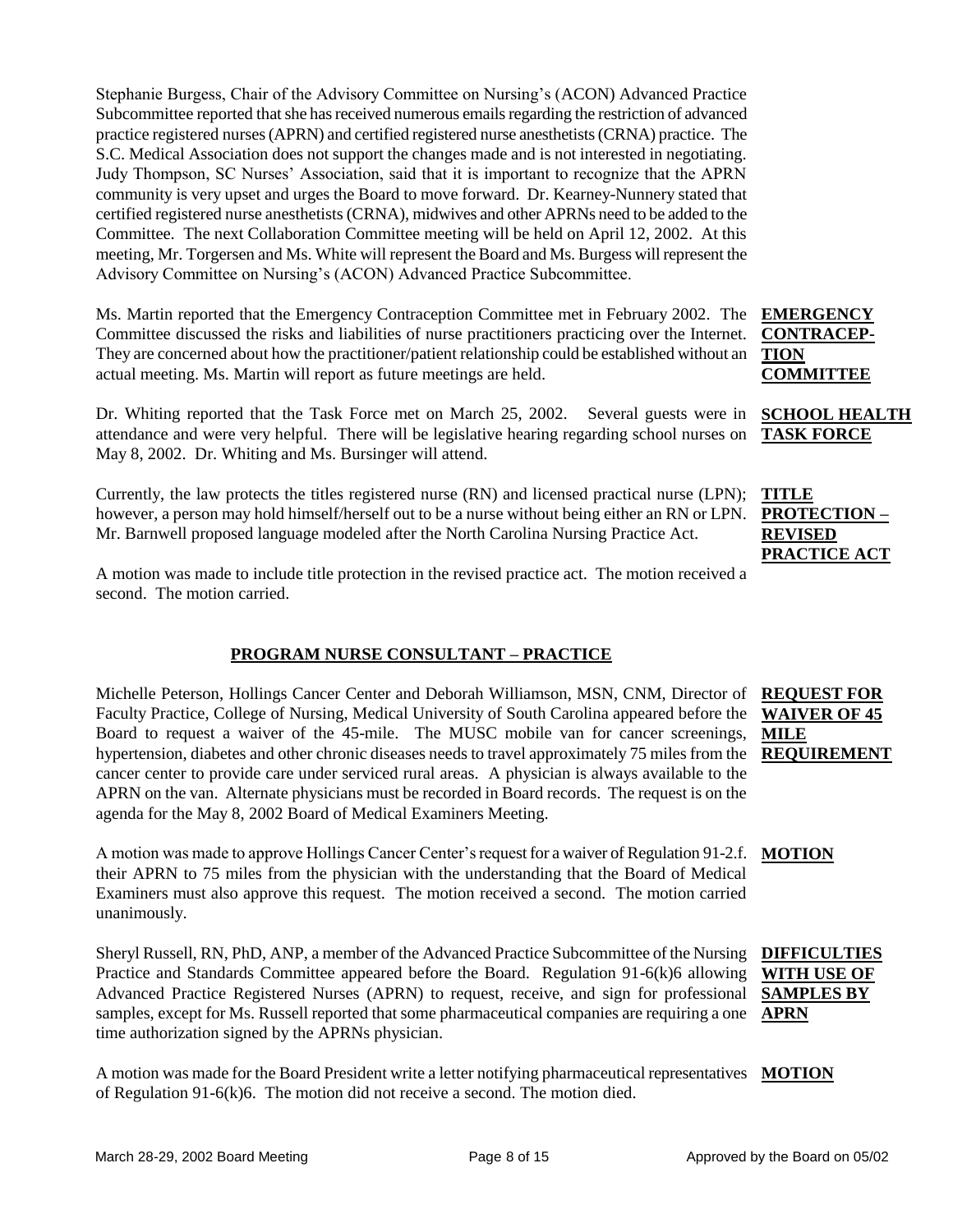A motion was made for the Board President to send the letter to pharmaceutical representatives and interested parties regarding Regulation 91-6(k)6 endorsing verification of licensure and prescriptive authority through direct contact with the advanced practice registered nurse, as presented deleting the last sentence of paragraph #3 stating other providers may not have current information. The motion received a second. The motion carried unanimously. **MOTION**

Mr. Barnwell presented a *Position Statement of the Age Parameters For Nurse Practitioner Practice.* This position statement was originally presented to the Board at their January 2002 meeting. The Board asked the Nursing Practice and Standards Committee and Advanced Practice Subcommittee to review the statement for Psychiatric/Mental Health CNS practice and for Pediatric Nurse Practitioners. The wording of Advanced Practice in the title was changed to Nurse Practitioner. Both committees recommended not setting age parameters for the two levels of psychiatric/mental health CNS practice due to family therapy settings characteristic of this specialty. They also recommend that the pediatric nurse practitioner age parameters be consistent with the ANCC certification examination, which is birth through 21 years of age. Exceptions to these parameters may be requested.

A motion was made to approve the *Position Statement of the Age Parameters For Nurse*  **MOTION** *Practitioner Practice* as presented. The motion received a second. The motion carried unanimously.

### **REGULATORY COMPLIANCE MANAGER**

The Board reviewed the February 7, 2002 Disciplinary Review Committee (DRC) Minutes. Staff **APPROVAL OF** answered questions regarding

A motion was made to approve the minutes of the February 7, 2002 Disciplinary Review Committee (DRC) meeting. The motion received a second. The motion carried unanimously.

The Board reviewed cases and recommendations from the hearing panel. Respondents appeared **CERTIFIED**  before the Board.

**6.4a** Although properly notified Respondent did not appear. Respondent was also notified of the Panel hearing and did not appear. In their Conclusions of Law, the Hearing Panel find that the Respondent violated §§40-33-935(b), (e) and (g). The Hearing Panel Recommended that the license be indefinitely suspended.

A motion was made to accept the Hearing Panel's findings of fact and recommendations in this **MOTION** matter. The motion received a second. The motion carried unanimously.

**6.4b** Although properly notified Respondent did not appear. Respondent signed for notification of this hearing. Respondent did not appear for the Panel Hearing. The Respondent's S.C. RN license has lapsed. In their Conclusions of Law, the Hearing Panel found that the Respondent violated §§40-33-935(b), (e) and (g). The Hearing Panel Recommended that Respondent's license be suspended for a period of one year; however, the suspension may be stayed upon the payment of a civil penalty of five hundred dollars.

A motion was made to executive session to receive legal counsel on a disciplinary matter. The **MOTION**motion received a second. The motion carried with one nay vote.

**FEB. 7, 2002 (DRC) MINUTES**

# **PANEL REPORTS**

**POSITION STATEMENT ON AGE PARAMETERS FOR ADVANCED PRACTICE**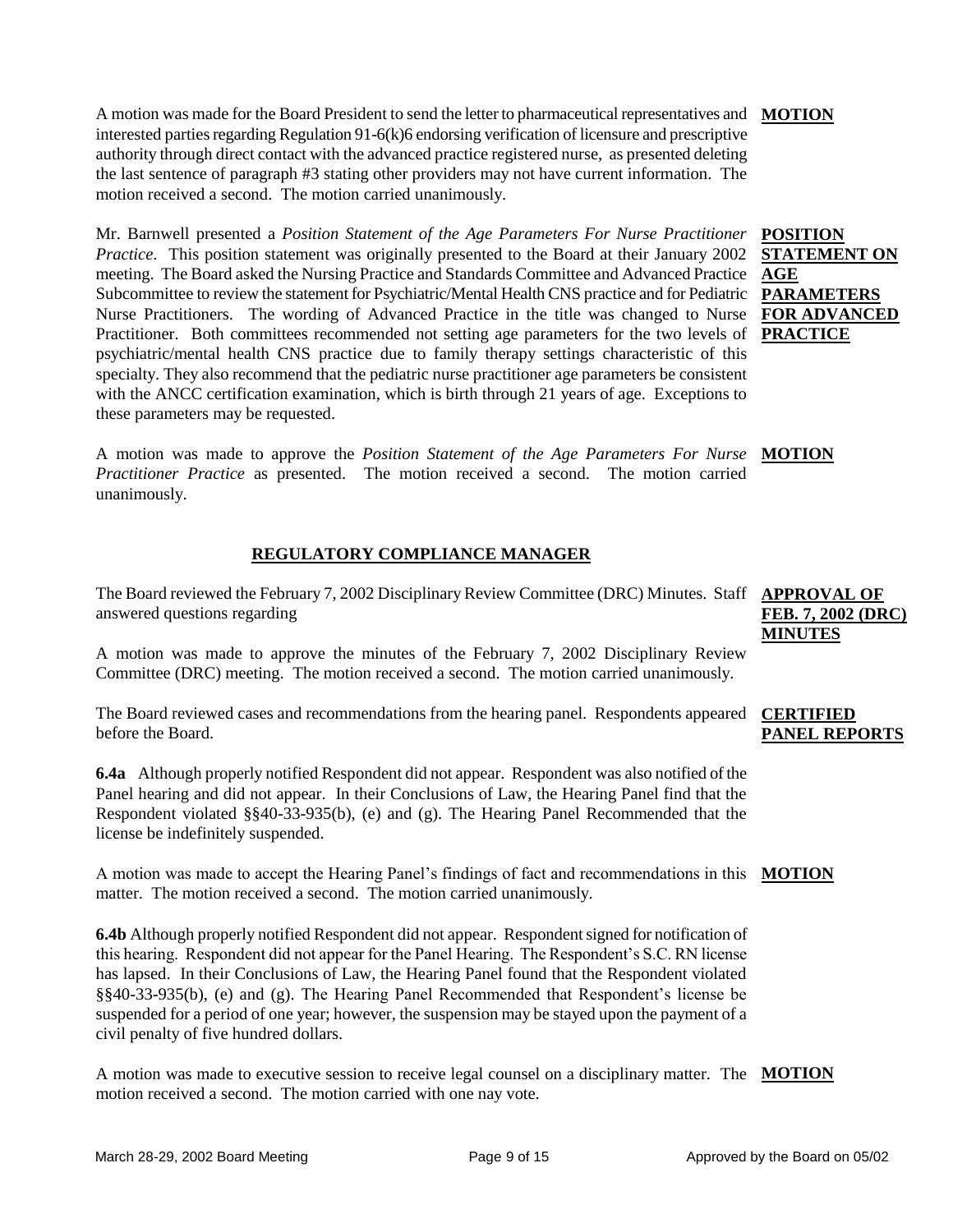A motion was made to return to public session. The motion received a second. The motion carried **MOTION** unanimously.

A motion was made to accept findings of fact, conclusions of law, and to amend the **MOTION** recommendation to include drug dependency evaluation for drug dependency prior to reinstatement. The motion received a second. The motion carried unanimously.

**6.4c** Although properly notified Respondent did not appear. Mr. Torgersen recused himself from discussion and voting on this case. This case was heard after several continuances. Respondent did not appear. In their Conclusions of Law, the Hearing Panel found that the Respondent violated  $\S$ §40-33-935(b), (g), and (h) as well as Regulation 91-19(c)(3)(d). The Hearing Panel recommended that Respondent be evaluated through the Recovering Professionals Program (RPP), on- year license suspension with opportunity for a stay after three months of active suspension and written recommendation from the RPP.

A motion was made to executive session to receive legal counsel on a disciplinary matter. The **MOTION** motion received a second. The motion carried unanimously.

A motion was made to return to public session. The motion received a second. The motion carried **MOTION** unanimously.

A motion was made to accept the findings of fact, conclusions of law, but to amend to 2 years **MOTION** suspension, stayed after three months with RPP recommendation, and 2 years probation. The motion received a second. The motion carried unanimously.

**6.4d** Respondent was properly notified and appeared before the Board without counsel. Respondent also appeared without counsel at the Panel hearing. Respondent reported that an agreement has been signed with the Recovering Professionals Program with evaluation scheduled for April 2002. In their Conclusions of Law, the Hearing Panel found that the Respondent violated §§40-33-395(b), (c), and (g) as well as Regulation 91-19(c)(2), (c)(3)(g) and (j). The Hearing Panel recommended that Respondent's license be suspended for a period of not less than one year; however, the Board could consider staying the suspension based on the RPP evaluation and if a stay is granted the following conditions be placed on Respondent's license: (1) employed in a Board approved setting with quarterly employer reports, (2) no home health employment, (3) random drug screenings, (4) RPP evaluation, (5) attend a Legal Aspects of Nursing Workshop within six months of final order and (6) completion of a Domestic Violence Abuse Workshop.

A motion was made to executive session to receive legal counsel on a disciplinary matter. The **MOTION** motion received a second. The motion carried with one nay vote by Mr. Torgersen.

A motion was made to return to public session. The motion received a second. The motion carried **MOTION** unanimously.

A motion was made to accept the Panel's findings of fact, conclusions of law, and recommendation **MOTION**with the addition of a mental health evaluation. The motion received a second. The motion carried unanimously.

**6.4e** Although properly notified neither Respondent nor legal counsel appeared for this hearing. Respondent is represented by counsel; however, neither appeared at the panel hearing after proper notification. Respondent's counsel is in court but agrees with and supports the Panel's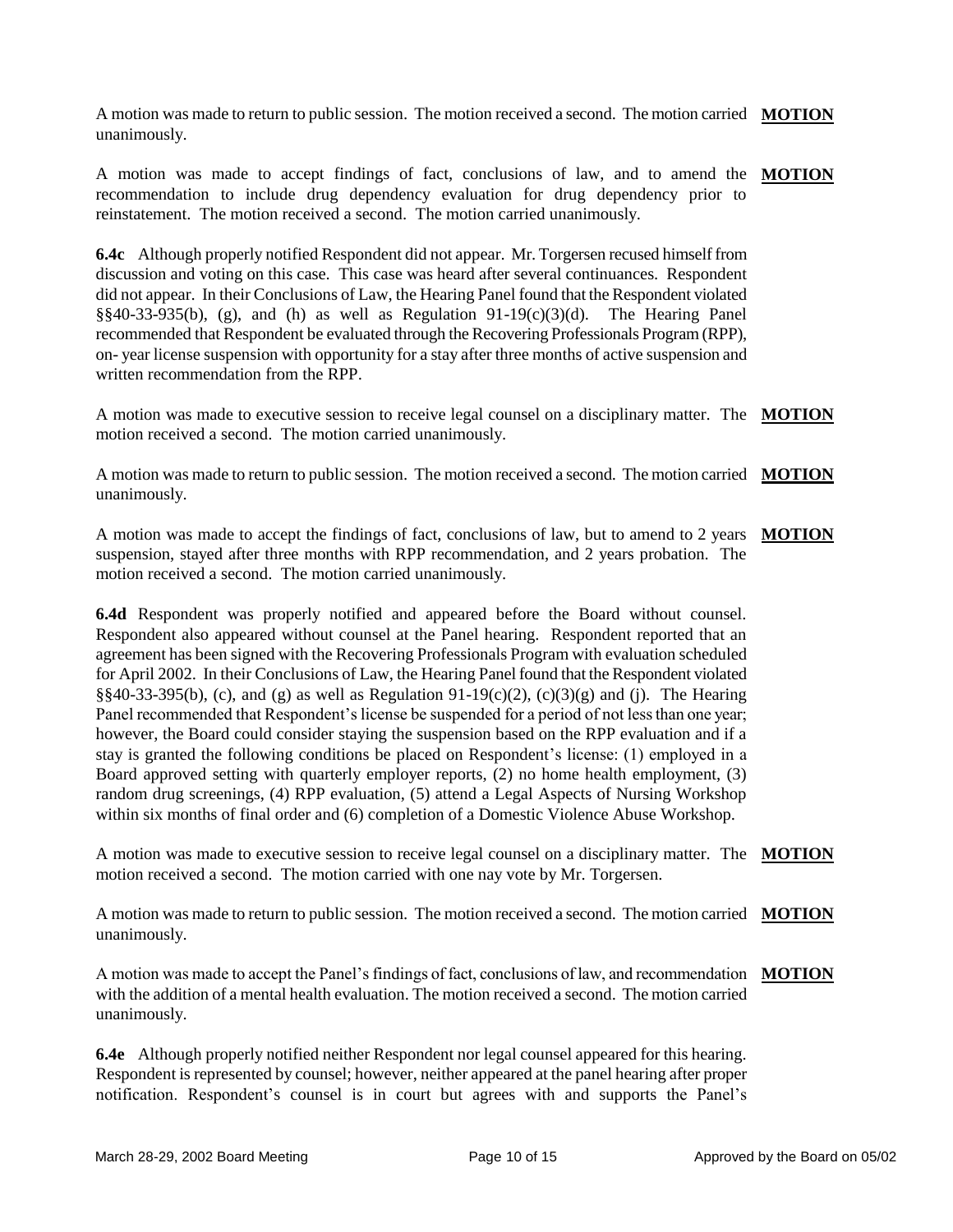recommendations. In their Conclusions of Law, the Hearing Panel found that the Respondent violated §40-33-395(b) and Regulation  $91-19(c)(1)$ ,  $(c)(3)(c)$  and (f). The Hearing Panel recommended that Respondent's license be suspended for a period of one year with an immediate stay and be required to undergo an RPP evaluation.

A motion was made to accept the Panel's findings of fact, conclusions of law, and **MOTION** recommendation. The motion received a second. The motion carried with one nay vote by Mr. Rogers.

**6.4f** Respondent was properly notified and appeared without legal counsel. Respondent did not appear at the Panel Hearing. Respondent last practiced in May 2001. In their Conclusions of Law, the Hearing Panel found that the Respondent violated  $\S 40-33-395(g)$ . The Panel recommended that Respondent's license be suspended for a period of one-year and that prior to reinstatement Respondent present proof of full compliance with the provisions of the Final Order dated June 18, 2001.

A motion was made to accept the Panel's findings of fact, conclusions of law, and recommendation. The motion received a second. The motion carried with one nay vote by Mr. Torgersen.

**6.4g** Although properly notified Respondent did not appear. Neither Respondent nor counsel appeared at the Panel Hearing. Respondent's license lapsed at the end of January 2002. In their Conclusions of Law, the Hearing Panel found that the Respondent was taking Methadone prescribed by a physician and that there is no evidence that Respondent violated the Laws Governing Nursing in South Carolina. The Panel recommended the case be dismissed but that should the Respondent request to reinstate the license Respondent be required to undergo an RPP evaluation.

A motion was made to accept the Panel's findings of fact, conclusions of law, and recommendation. The motion received a second. The motion carried unanimously.

**6.4h** Although properly notified Respondent did not appear. Neither Respondent nor counsel appeared at the Panel Hearing. In their Conclusions of Law, the Hearing Panel found that the Respondent violated §§40-33-935(b) and (g) as well as Regulation 91-19(c)(3)(c), (f) and (j). The Panel recommends that Respondent's license be suspended for 2 years, after service of one year suspension may be stayed upon Board approval.

A motion was a made to A motion was made to accept the Panel's findings of fact, conclusions of law, and recommendation. The motion received a second. Motion failed.

A motion was a made to A motion was made to accept the Panel's findings of fact, conclusions of law, and recommendation with the addition of a \$500 fine. The motion received a second. The motion carried unanimously.

Applicant appeared before the Board requesting reinstatement of her lapsed licenses and review of **LAPSED LICENSE**  arrests and conviction that have occurred since the license lapsed.

6.5a Respondent appeared without counsel. Respondent has not practiced since August 1992 and the license lapsed in 1993. Respondent's reinstatement application was administratively denied due to a 1997 felony conviction for obtaining property under false pretenses and forgery. Respondent appeals to the Board to overturn the denial.

### **MOTION**

### **MOTION**

# **MOTION**

**MOTION**

# **REINSTATEMENT**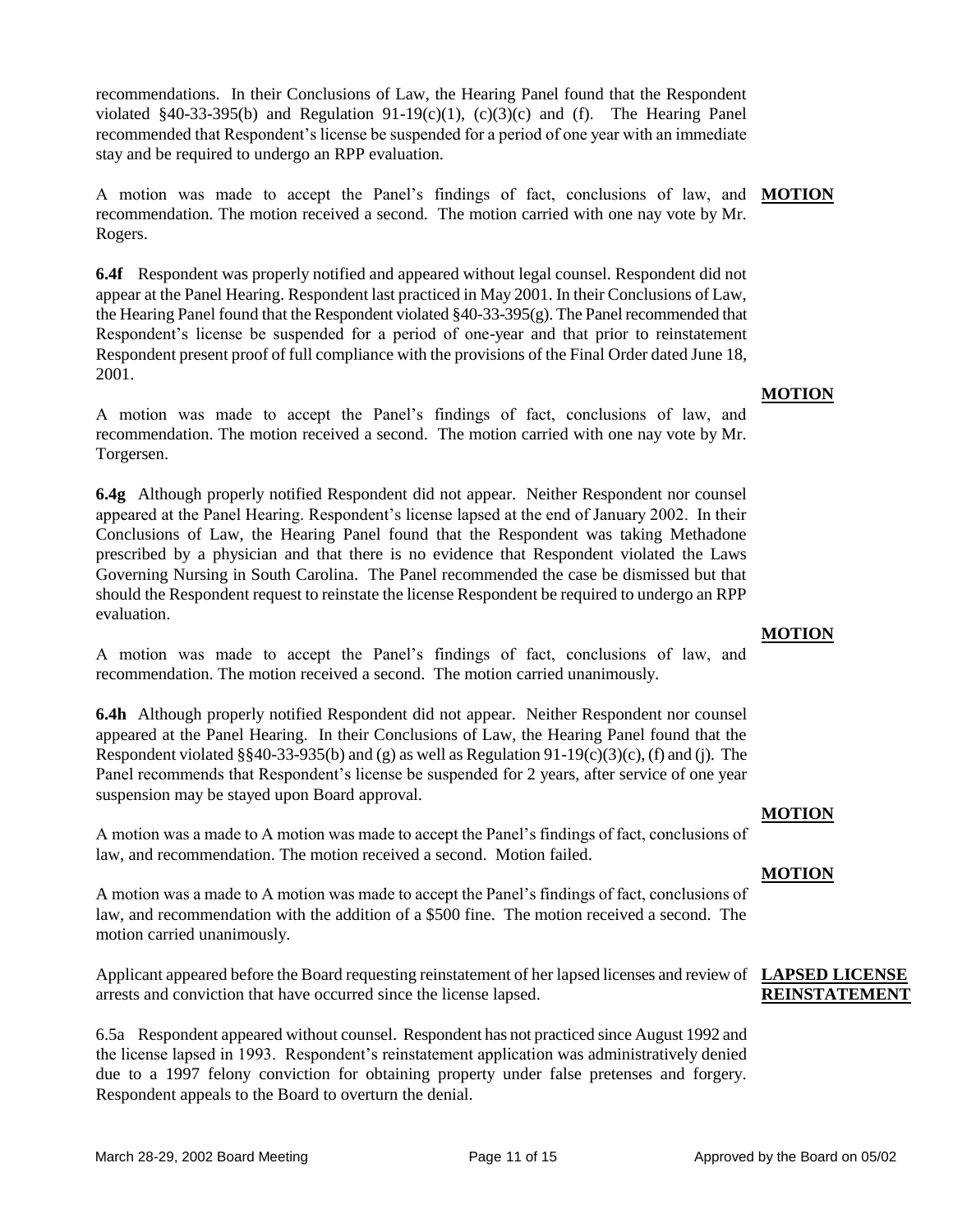A motion was made to go into executive session to receive legal counsel on a disciplinary matter. **MOTION** The motion received a second. The motion carried unanimously.

A motion was made to return to public session. The motion received a second. The motion carried **MOTION** unanimously.

A motion was made to uphold the administrative decision to deny reinstatement of Respondent's **MOTION** lapsed license. The motion received a second. The motion carried with two nay votes by Ms. Martin and Mr. Rogers.

### **NURSE CONSULTANT – EDUCATION**

Ms. Purvis presented the 2001 National Council Licensure Examination (NCLEX) summary statistics for registered nurses and practical nurses. South Carolina's passing average for practical nurses was 90.70% and 88.28% for registered nurses. **RATIFICATION** 

A motion was made to ratify the National Council Licensure Examination (NCLEX) for 2001. The **MOTION** motion received a second. The motion carried.

Ms. Purvis reported that four practical nursing education program and five registered nurse **SCHOOLS WITH**  programs had deficient NCLEX pass rates in 2001. Programs with passing rates that are more than 5% below the national average pass rate are cited. The national pass for 2001 for NCLEX-PN was 86.46% and 90.70% in South Carolina. A deficiency would be cited for a passing rate less than **PERFORMANCE**  81.46% passing. The national pass rate for 2001 for NCLEX-RN was 86.46% and 90.70% for **FOR 2001** South Carolina. A deficiency would be cited for a passing rate less than 81.46% passing. **DEFICIENT NCLEX** 

A motion was made to send schools with deficient NCLEX pass rates for 2001 notices requesting **MOTION** improvement plans with a full self study and site survey of South Carolina State University by the Nurse Consultant for Education and the Board Administrator. The motion received a second. The motion carried.

The site survey of South Carolina State University is based on a deficient pass rate over several years and their provisional approval status.

Bob Jones University – BSN Program Ms. White recused herself due to participation in the site survey.

The Board reviewed the survey report and program nurse consultant recommendations for Bob Jones University – BSN Program Nursing program conducted on October 25, 2001.

A motion was made to accept the program nurse consultant's recommendation to continue full approval for 5 years for Bob Jones University – BSN Program Nursing program. The motion received a second. The motion carried.

### Conway School of Practical Nursing – PN Program

The Board reviewed the survey report and program nurse consultant recommendations for Conway School of Practical Nursing – PN Program conducted on October 9, 2001.

A motion was made to accept the program nurse consultant's recommendation to continue full

### **SURVEY VISIT REPORTS**

# **OF 2001 NCLEX EXAMINATIONS**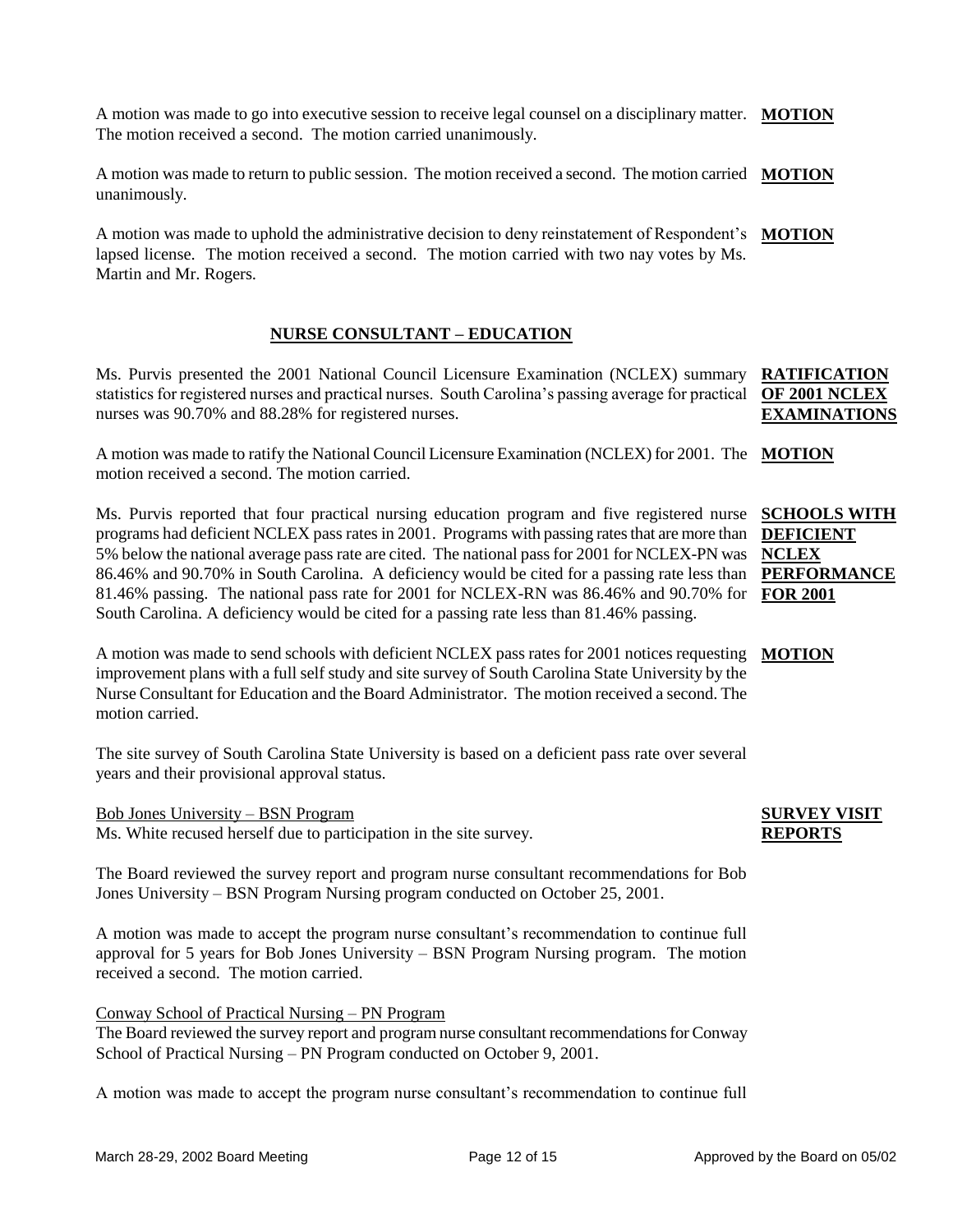approval for 5 years for Conway School of Practical Nursing – PN Program. The motion received a second. The motion carried.

### Piedmont Technical College - ADN Program

The Board reviewed the survey report and program nurse consultant recommendations for Piedmont Technical College Associate Degree Nursing program conducted on July 10, 2001.

A motion was made to continue full approval for Piedmont Technical College Associate Degree Nursing program until a site survey visit in March 2003. The motion received a second. The motion carried.

### Tri-County Technical College – PN Program

The Board reviewed the survey report and program nurse consultant recommendations for Tri-County Technical College – PN Program conducted on September 20, 2001.

A motion was made to accept the program nurse consultant's recommendation to continue full approval for five years for Tri-County Technical College – PN Program. The motion received a second. The motion carried.

The National Counsel of State Boards of Nursing (NCSBN) held a teleconference on preceptorship/mentorship projects on February 21, 2002. Ms. Purvis provided a summary of this teleconference. The South Carolina Use of Preceptor Survey Results were shared with the Deans and Directors of Registered Nursing Programs with a request for their input and suggested changes to the educational criteria.

Ms. Purvis presented a letter of intent to establish a generic bachelor of science nursing degree **USC – BEAUFORT** (BSN) program from Jane Upshaw, PhD, Dean, at the University of South Carolina-Beaufort **INTENT TO**  (USC-Beaufort). Dr. Kearney-Nunnery recused herself from discussion and any voting based upon **ESTABLISH**  familiarity with area and request. USC-Beaufort is currently conducting a feasibility study to **GENERIC BSN** collect and analyze data on this proposed program. She states that their preliminary data suggests a strong need and support for establishing such a degree program at their school. More information will be provided to the Board at a later date.

### **Friday, March 29, 2002**

### **NURSE CONSULTANT – LICENSING**

Examination candidates and endorsement applicants with convictions and/or prior disciplinary actions appeared before the Board requesting approval of their applications. **SPECIAL APPEARANCES**

9.1 NCLEX-RN Candidate appeared before the Board with spouse. Respondent answered questions from the Board.

A motion was made to allow Candidate to take NCLEX-RN and upon successful completion be **MOTION** licensed as a registered nurse. The motion received a second. The motion carried unanimously.

9.2 NCLEX-PN Candidate appeared before the Board without counsel. Respondent answered questions from the Board.

A motion was made to allow Candidate to take NCLEX-PN and upon successful completion be **MOTION**

## **MENTORSHIP & PRECEPTORSHIP**

**PROGRAM**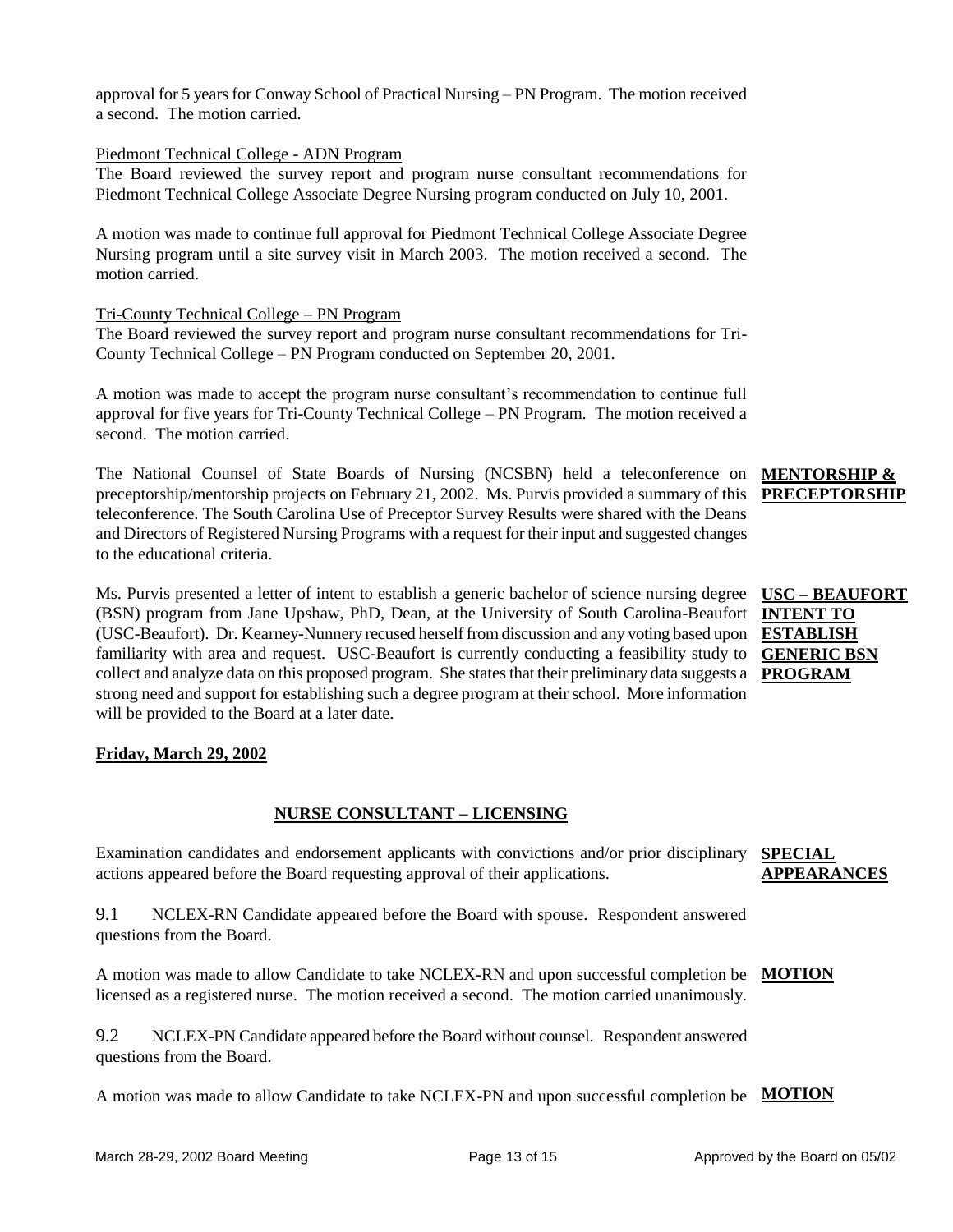licensed as a licensed practical nurse. The motion received a second. The motion carried unanimously.

9.3 NCLEX-RN Candidate appeared before the Board without counsel. Respondent answered questions from the Board.

A motion was made to allow Candidate to take NCLEX-RN and upon successful completion be **MOTION** licensed as a registered nurse. The motion received a second. The motion carried unanimously.

9.4 NCLEX-RN Candidate appeared before the Board with mother. Respondent answered questions from the Board.

A motion was made to allow Candidate to take NCLEX-RN and upon successful completion be **MOTION** licensed as a registered nurse. The motion received a second. The motion carried unanimously.

9.5 RN Endorsement Applicant appeared before the Board without counsel. Respondent answered questions from the Board.

A motion was made to approve application for endorsement. The motion received a second. The **MOTION** motion carried unanimously.

9.6 NCLEX-RN Candidate appeared before the Board with mother. Ms. White recused herself from discussion and voting because Respondent works in her hospital system. Respondent answered questions from the Board.

A motion was made to allow Candidate to take NCLEX-RN and upon successful completion be licensed as a registered nurse. The motion received a second. The motion carried unanimously. **MOTION**

9.7 NCLEX-PN Candidate appeared before the Board without counsel. Respondent answered questions from the Board.

A motion was made to allow Candidate to take NCLEX-PN and upon successful completion be licensed as a licensed practical nurse. The motion received a second. The motion carried unanimously. **MOTION**

9.8 NCLEX-PN Candidate appeared before the Board without counsel. Respondent answered questions from the Board.

A motion was made to allow Candidate to take NCLEX-PN and upon successful completion be licensed as a licensed practical nurse. The motion received a second. The motion carried unanimously.

9.9 Registered Nurse Endorsement Applicant appeared before the Board without counsel. Respondent answered questions from the Board.

A motion was made to approve application for endorsement contingent upon Recovering Professionals Program evaluation and follow up to include follow up with PAP in New York, probation through August 2003, in a board approved setting with on-site, on-shift registered nurse supervision with no home health, and quarterly employer reports. The motion received a second. The motion carried unanimously.

# **MOTION**

**MOTION**